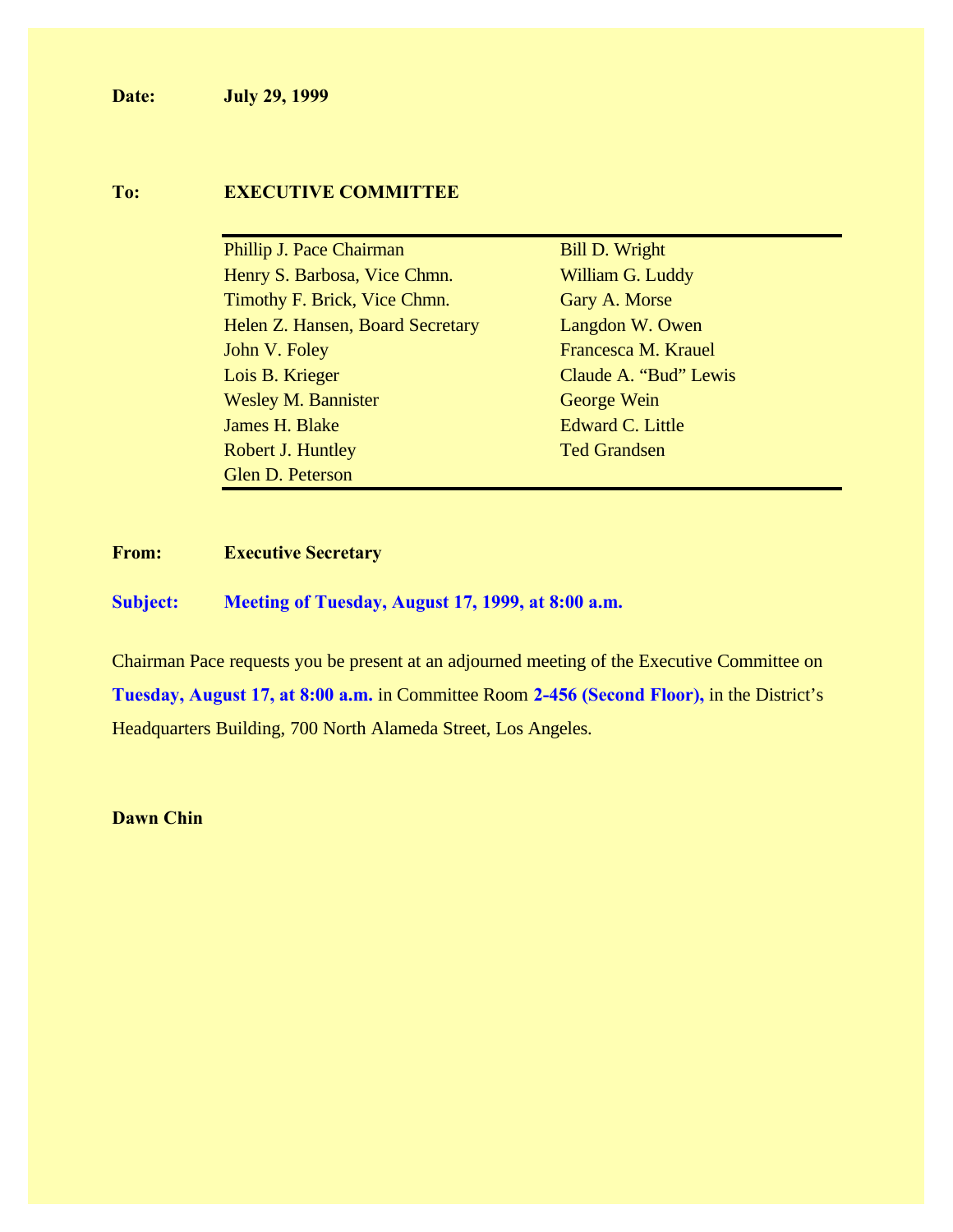# **AGENDA**

### **ADJOURNED EXECUTIVE COMMITTEE MEETING WITH BOARD OF DIRECTORS\***

## **August 17, 1999**

#### **8:00 AM**

MWD Headquarters Building **ü** Room 2-456, 2nd Floor **ü** 700 N. Alameda Street **ü** Los Angeles, CA 90012

**\*The Metropolitan Water District's Executive Committee meeting is noticed as a joint committee meeting with the Board of Directors for the purpose of compliance with the Brown Act. Members of the Board who are not assigned to the Executive Committee may attend and participate as members of the Board, whether or not a quorum of the Board is present. In order to preserve the function of the committee as advisory to the Board, members of the Board who are not assigned to the Executive Committee will not vote on matters before the Executive Committee.**

- **1. ADDITIONS TO THE AGENDA** (As required by Gov. Code, § 54954.2(b).)
- **2. OPPORTUNITY FOR MEMBERS OF THE PUBLIC TO ADDRESS THE COMMITTEE ON MATTERS WITHIN THE COMMITTEE'S JURISDICTION** (As required by Gov. Code, § 54954.3(a).)

#### **3. ACTIVITY REPORTS OF COMMITTEES AND RESOLUTION OF CONFLICTS**

#### **4. OTHER MATTERS**

- 6H. Progress of the Strategic Plan and Interim Investment Strategies. (Exec.)
- 6K. Report on Colorado River matters, including negotiations to develop a California plan for river operations, settlement of the San Luis Rey water rights dispute and Salton Sea issues. (Exec., WP&R) **[Conference with Real Property Negotiators; Agency Negotiator: Paul Cunningham; Negotiating Parties: United States Department of the Interior, State of California, State of Nevada, State of Arizona, Palo Verde Irrigation District, Imperial Irrigation District, Coachella Valley Water District, Los Angeles Department of Water and Power, San Diego County Water Authority, Colorado River Indian Tribes**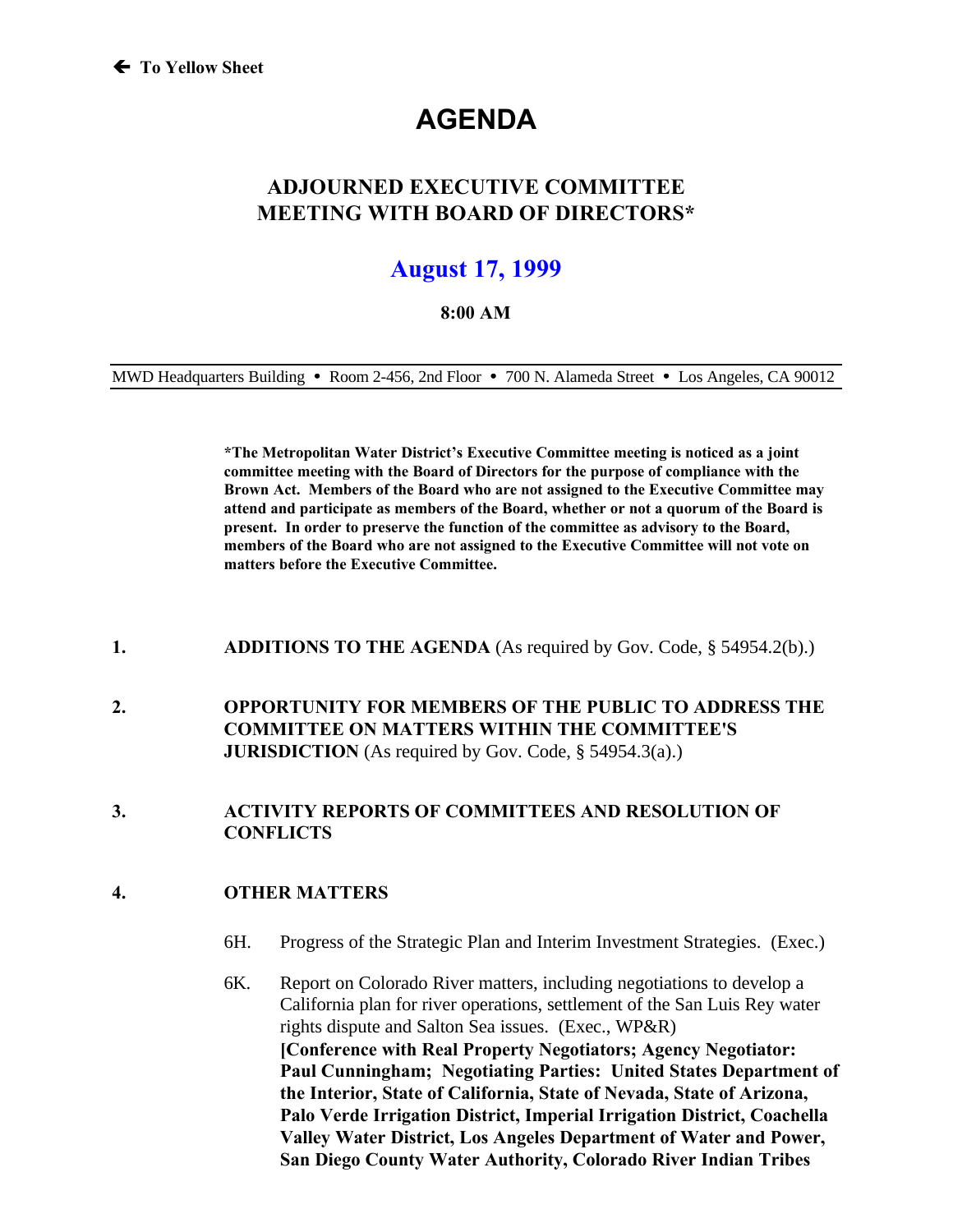**Coalition, San Luis Rey Settlement Parties; Property: Water Rights, Colorado River Allocations; Under Negotiation: Price and Terms; to be heard in closed session pursuant to Gov. Code § 54956.8]**

> Approval of framework agreement relating to quantification of the agricultural agencies' Colorado River water entitlements. **[To be mailed separately]**

#### **5. CONSENT CALENDAR ITEMS - ACTION**

- 8-7 Authorize the feasibility of leasing office space of the Headquarters Building to public and/or private entities. (Exec., Real Prop.--Action)
- 8-8A Conditional approval of Annexation No. 59 concurrently to Calleguas Municipal Water District and Metropolitan; and adopt Resolution of Intent to impose standby charges. (Exec.--Action)
- 8-8B Conditional approval of Annexation No. 60 concurrently to Calleguas Municipal Water District and Metropolitan; and adopt Resolution of Intent to impose standby charges. (Exec.--Action)
- 8-8C Conditional approval of Annexation No. 61 concurrently to Calleguas Municipal Water District and Metropolitan; and adopt Resolution of Intent to impose standby charges. (Exec.--Action)
- 8-8D Authorize entering into agreements with Metropolitan's member public agencies and subagencies to annex the Murrieta Window Area. (Exec.-- Action)
- 8-9 Appropriate \$1,948,000 and delegate authority to award contracts for design of landscaping and entry court improvements at the F.E. Weymouth Filtration Plant. (Exec., Real Prop.--Action)
- 8-10 Authorize contributions of \$359,418 to the Six Agency Fund and \$35,520 to the Colorado River Association-Six Agency Committee for fiscal year 1999-2000. (Exec.--Action)
- 8-11 Amend Administrative Code to reflect changes in District practice and conform with pertinent laws. (Exec.--Action)

#### **6. OTHER BOARD ITEMS - ACTION**

- 6F. Committee appointments. (Exec.--Action)
- 6I. Adopt Board policies to further implement the Carver model. (Exec.-- Action)
- 9-5 Pay-for-Performance Plan for unrepresented managers. (Exec.--Action)